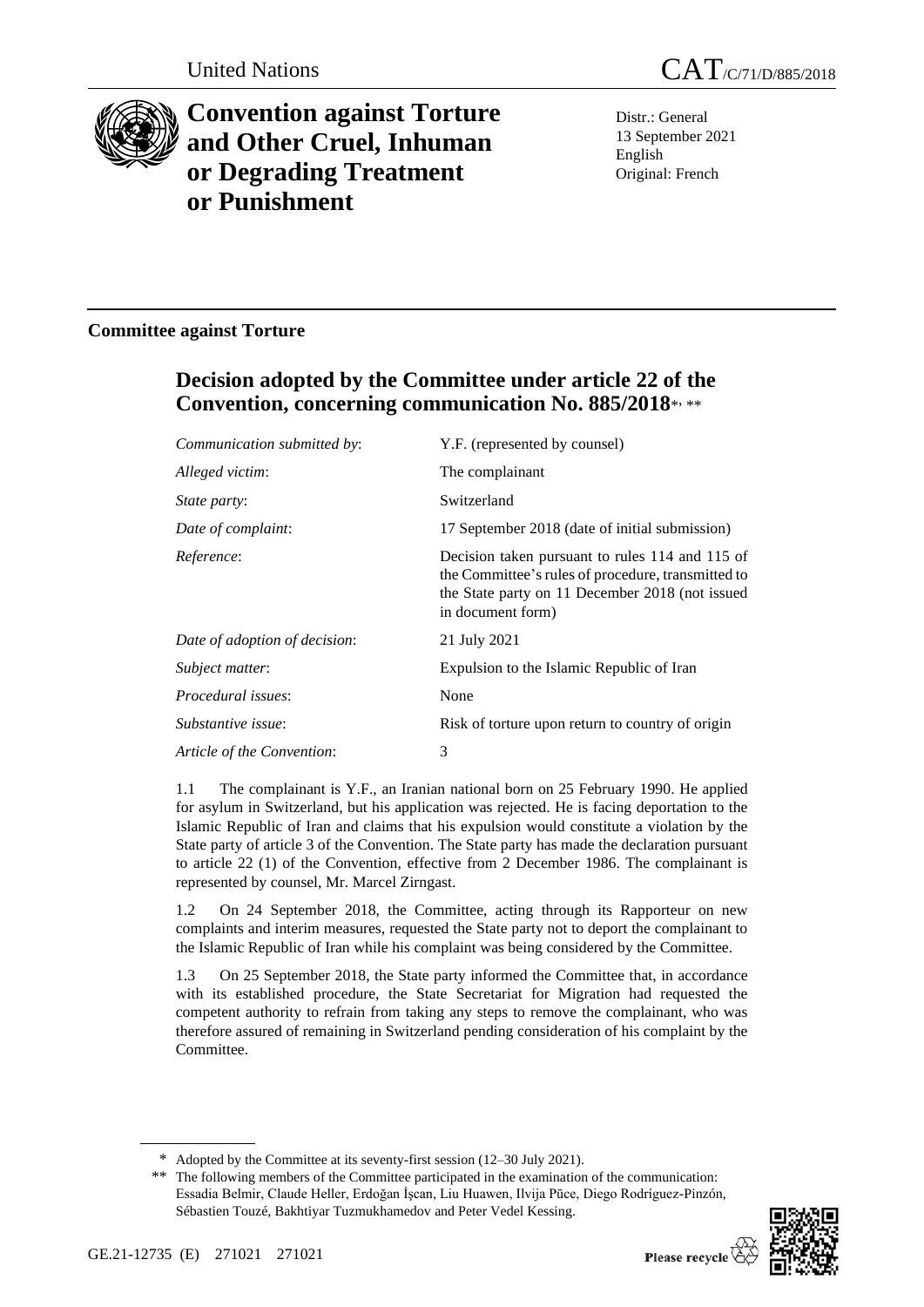#### **The facts as submitted by the complainant**

2.1 At the end of 2015, the complainant left the Islamic Republic of Iran and transited through Turkey to Switzerland, arriving on an unspecified date. On 24 November 2015, he applied for asylum in Switzerland. On 6 April 2016, with his counsel, he attended a hearing to examine his grounds for seeking asylum. He stated that he feared for his life in the Islamic Republic of Iran because he had engaged in an intimate relationship with the daughter of a mullah. The mullah, who had links with the secret service, had refused to consent to their marriage. On 15 April 2016, the complainant was invited to comment on the draft decision of the State Secretariat for Migration. In written comments dated 18 April 2016, he provided explanations for the inconsistencies raised in the draft decision. On 19 April 2016, the State Secretariat for Migration rejected his asylum application on the ground that his reasons for fleeing had not been sufficiently substantiated and were not credible. On 31 May 2016, the Federal Administrative Court dismissed his appeal without examining it, because of nonpayment of court costs.

2.2 On 6 December 2017, the complainant filed an application for re-examination on the basis of new evidence. He submitted seven documents to establish the credibility of his motives for fleeing: a judgment issued by Marvdasht Revolutionary Court and dated 5 October 2016; three summonses from the Court, namely one dated 6 June 2016 issued in respect of the complainant and two dated 18 June 2016 issued in respect of his father and his brother; and three further summonses from the Court, namely one dated 25 July 2016 issued in respect of the complainant and two dated 8 August 2016 issued in respect of his father and his brother.<sup>1</sup>

2.3 According to the judgment of 5 October 2016, following a complaint made by the mullah, the complainant was found guilty of "deception and affront". Under sharia, the complainant was implicitly found guilty of having committed a criminal offence by seducing the mullah's daughter into an unlawful intimate relationship and, in so doing, of having insulted and dishonoured her father and the entire family. The judgment was also described as an "enforcement order", on the basis of which the complainant could be arrested and should expect, in accordance with formal legal principles, to be given a prison sentence of 5 to 6 years.<sup>2</sup> The other documents showed that the complainant, his father and his brother had all been summoned twice in connection with the case. His father and brother complied with the summonses.

2.4 On 11 January 2018, the State Secretariat for Migration dismissed the complainant's application for re-examination. It challenged the notion that the newly submitted judgment and the other documents supported the facts presented. Firstly, the State Secretariat observed that, in the judgment of 5 October 2016, there was no indication that the complainant faced a sentence of 5 to 6 years' imprisonment and that it did not contain any reference to a relationship outside marriage or an intimate relationship incompatible with sharia. During the ordinary asylum procedure, the complainant had stressed that no formal complaint had been lodged against him; it therefore seemed unlikely that he would have been summoned to a hearing soon after. The State Secretariat noted that the Iranian judgment referred to an earlier judgment, which suggested that the case dated back to the time of the ordinary asylum procedure. Secondly, the State Secretariat considered that the absence of any reference to decrees or specific articles of laws called into question the authenticity of the judgment. Lastly, the State Secretariat noted that it was not clear what the last line of the judgment, in which the complainant was ordered to comply with the instructions within 10 days, related to, since the judgment did not include any instructions.

2.5 On 7 February 2018, the Federal Administrative Court rejected the complainant's appeal. It held that the judgment of Marvdasht Revolutionary Court was not a partial decision

<sup>&</sup>lt;sup>1</sup> The complainant submitted the originals of the documents and their certified translations to the State Secretariat for Migration.

<sup>&</sup>lt;sup>2</sup> According to the complainant, the mullah would not be satisfied with his arrest and the related judicial proceedings and, with help from the secret services, would make sure that he "disappeared permanently" in order to restore the family's honour, either by subjecting him to an extrajudicial killing or by ensuring he spent the rest of his life being tortured in prison. The house owned by the complainant and his brother was also confiscated as a form of reparation for the offence committed.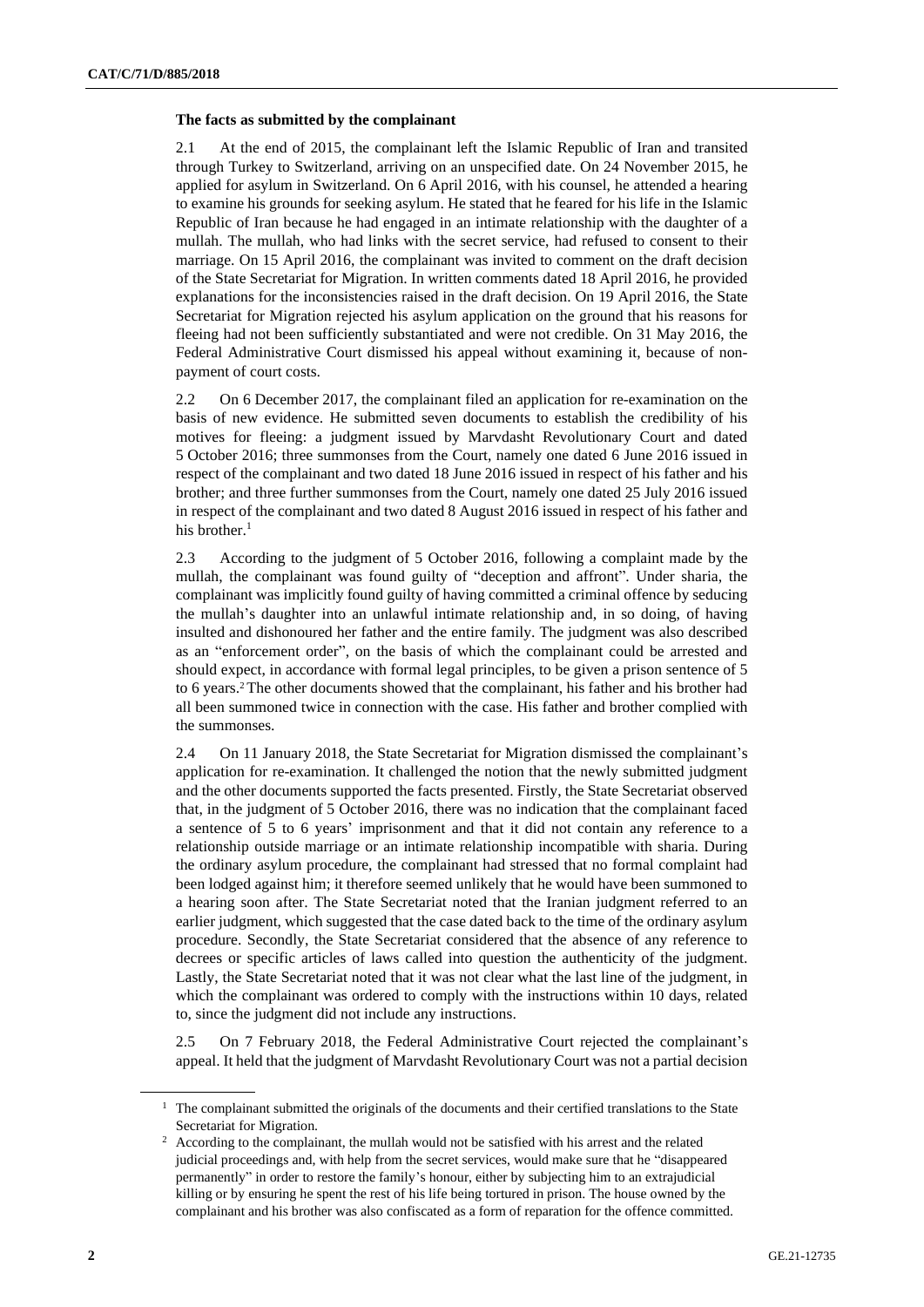on the question of guilt but rather an enforcement order, the last line of which referred to a law on the enforcement of judgments. The Federal Administrative Court therefore considered that the alleged threat to the complainant was unfounded, in spite of the new evidence.

### **The complaint**

3.1 The complainant maintains that he is a victim of a violation of article 3 of the Convention by the State party, given that the Swiss authorities have ordered his expulsion to a country where he will certainly be at risk of being subjected to torture and other cruel, inhuman or degrading treatment or punishment.

3.2 Contrary to the opinion of the State Secretariat for Migration in its decision of 11 January 2018, the complainant considers that the documents submitted are perfectly sufficient to substantiate the alleged threat. The State party handled the decision inappropriately, as if the Islamic Republic of Iran were governed by the rule of law. The lack of substance of the judgment issued against him in the Islamic Republic of Iran is entirely plausible; the mere fact that the judgment exists is worthy of note. Against the backdrop of Islamic theocracy in the country, more evidence documenting the credibility of a threat simply cannot be expected.

3.3 The complainant explains that the judgment of 5 October 2016 of Marvdasht Revolutionary Court was issued in his absence, so it might relate only to the question of guilt, as the sentence itself would be determined following his return to the Islamic Republic of Iran. Since the judgment is called an "enforcement order" and the last line of it refers to a law on the enforcement of judgments, it is also possible that a sentence has already been handed down in another judgment of which the complainant is not aware. The complainant does not know what the formal prison sentence would be: 5 to 6 years is an estimate based on the provisions of the Criminal Code.

3.4 The complainant confirms that, contrary to the presumption made by the State Secretariat for Migration, there are no previous criminal proceedings or judgments to which the judgment of 5 October 2016 might refer. The proceedings do not date back to the time of the ordinary asylum procedure. The Secretariat's presumption is based on a misunderstanding in the translation of the judgment: the original text does not refer to a previous judgment, but to the same judgment, citing the file number displayed in the upper left corner of the original, which was translated into German as "Aktenzeichen", or reference number. The summonses have the same number listed under "reference number", proving that it is in fact the file or case number.

3.5 The judgment must be understood in the context of the Eastern culture of shame. The mullah has taken care to minimize the humiliation of his daughter and the family. By using the terms "deception and affront", the allegations against the complainant are deliberately expressed in a vague manner. The details of the dishonour falling upon the mullah's family, and thus upon him as head of the family, are deliberately omitted, at least in the formal text. As a mullah, he ensured that there was no official text indicating that his daughter had engaged in an intimate relationship outside marriage in a manner inconsistent with sharia and with a man whom he had not chosen. It should also be noted that the girl's father did not file a complaint in the complainant's home town of Tabriz, but in Tehran, some 800 km away.<sup>3</sup>

3.6 The mullah's tainted family honour would be restored only once the complainant had disappeared, either by being placed permanently in an Iranian prison, where he would undoubtedly be tortured, or by being killed. Since the religious police in the Islamic Republic of Iran influence and supervise the State's every action, the complainant cannot expect to receive any State protection. He would therefore be at serious risk of torture or other inhuman treatment in that country.

3.7 The complainant recognizes that the judgment of 5 October 2016 does not contain any direct instructions. It is conceivable and plausible that this means that he must no longer

 $3$  According to the complainant, the mullah did not initially file a complaint against him, but did so only after his daughter returned to the Islamic Republic of Iran in March 2016 at her father's insistence, which caused her to fear for the well-being of other members of her family.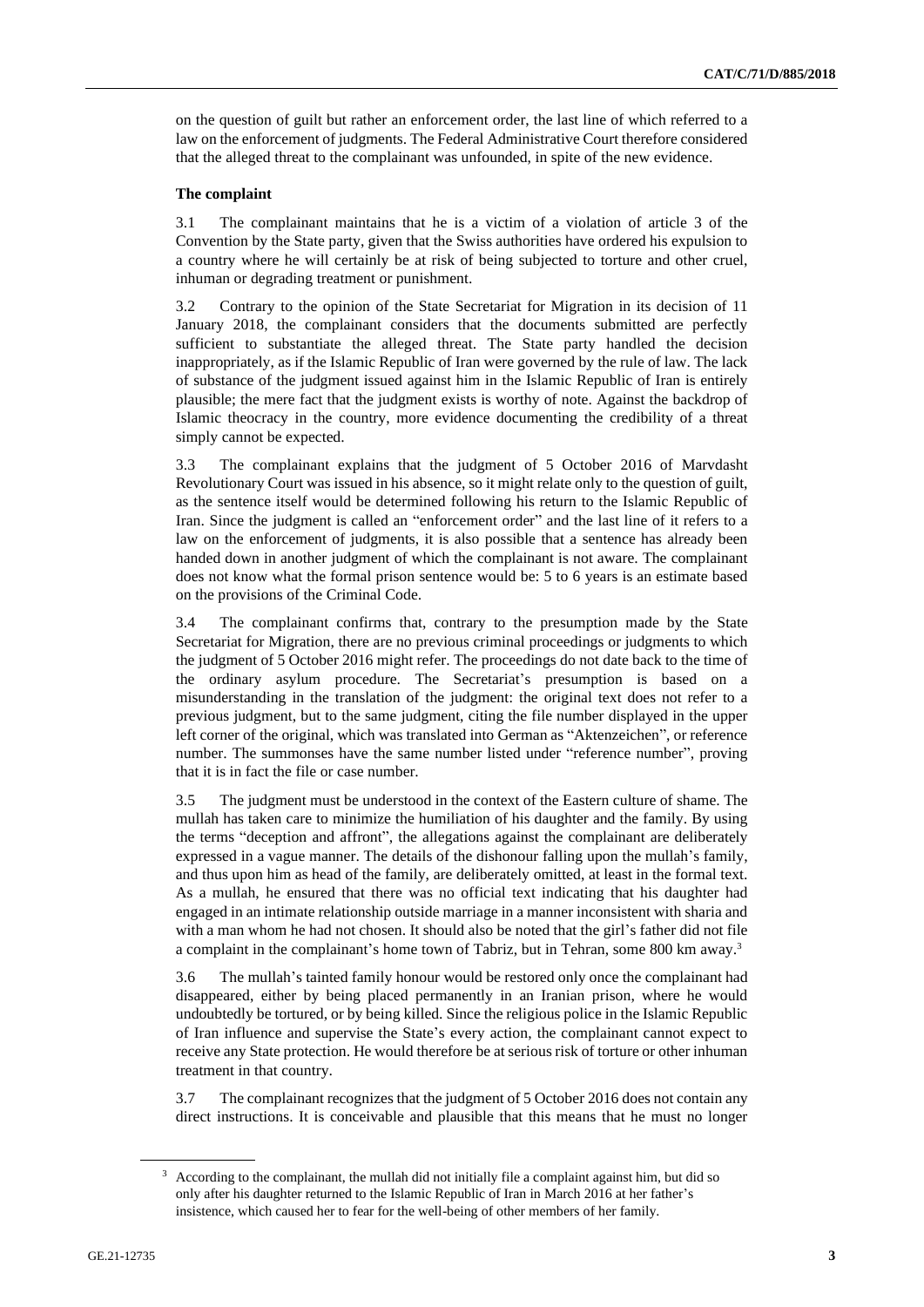evade criminal proceedings and must instead submit to them and report to the authorities. It is possible that the wording of the provision from the law on the enforcement of judgments cited in the judgment might refer to more concrete enforcement measures of which the complainant is not aware and to which he does not have access.

3.8 The complainant explains that the judgment of Marvdasht Revolutionary Court is a "coup" orchestrated by the mullah and the revolutionary judge, who is also a mullah. The sole purpose of the judgment is to preserve a semblance of legality in the proceedings against the complainant. It is therefore hardly surprising that the document does not contain a reference to any of the concrete legal provisions the complainant has allegedly contravened. In the Islamic Republic of Iran, the religious authorities influence every State structure and institution. In particular, there is no independent judiciary or police apparatus operating under the rule of law. Although the judgment submitted contains little concrete information, it attests to the fact that criminal proceedings are under way against the complainant and that they were instituted by his girlfriend's father. It is therefore proven that the complainant has reason to fear for his life and physical integrity.

3.9 Lastly, the complainant contests the Federal Administrative Court's judgment of 7 February 2018, which did not examine in greater detail the credibility of the risk facing him on the basis of the new evidence, but simply reprimanded the body of first instance, arguing that the new evidence should not have been examined in any substantial way since it had not been submitted on time. It is quite possible that the Iranian judgment submitted reflects a separation of the proceedings, even though it contains enforcement instructions that can be used simply as a precautionary measure to ensure the enforcement of a later judgment. It should also be noted that the complainant's house was confiscated. The other possibility is that, in the same proceedings, another judgment had already been handed down before the judgment submitted, and that the sentence had been determined in that first judgment. Irrespective of these facts, it should be noted that the judgment originally submitted documents the fact that the father of the complainant's girlfriend initiated criminal proceedings against him and that those proceedings resulted in a conviction.

### **State party's observations on the merits**

4.1 On 25 March 2019, the State party submitted observations on the merits of the communication. Recalling the facts and the proceedings undertaken by the complainant in Switzerland with a view to obtaining asylum, it notes that the competent authorities have duly considered the complainant's arguments and states that the communication does not include any new information that would invalidate the asylum authorities' decisions.

4.2 The State party points out that, under article 3 of the Convention, States parties are prohibited from expelling, returning or extraditing a person to another State where there are substantial grounds for believing that he or she would be in danger of being subjected to torture. For the purpose of determining whether there are such grounds, the competent authorities shall take into account all relevant considerations, including, where applicable, the existence in the State party concerned of a consistent pattern of gross, flagrant or mass violations of human rights. Recalling the Committee's general comment No. 4 (2017) on the implementation of article 3 in the context of article 22, the State party adds that the author of a communication must establish the existence of a foreseeable, present, personal and real risk of being subjected to torture upon return to his or her country of origin,<sup>4</sup> which is the case when the related allegations are based on credible facts. The reasons for the existence of such a risk must also appear to be substantial.<sup>5</sup> In principle, the burden of proof therefore lies with the author of the communication, who must present an arguable case, that is, submit substantiated arguments showing that such a risk exists.<sup>6</sup> The following elements must be taken into account to ascertain the existence of such a risk: any evidence of a consistent pattern of gross, flagrant or mass violations of human rights in the country of origin; any claims of torture or ill-treatment in the recent past and independent evidence to support those claims; the political activity of the author within or outside the country of origin; and any

<sup>4</sup> Committee against Torture, general comment No. 4, para. 38.

<sup>5</sup> Ibid., para. 39.

<sup>6</sup> Ibid., para. 38.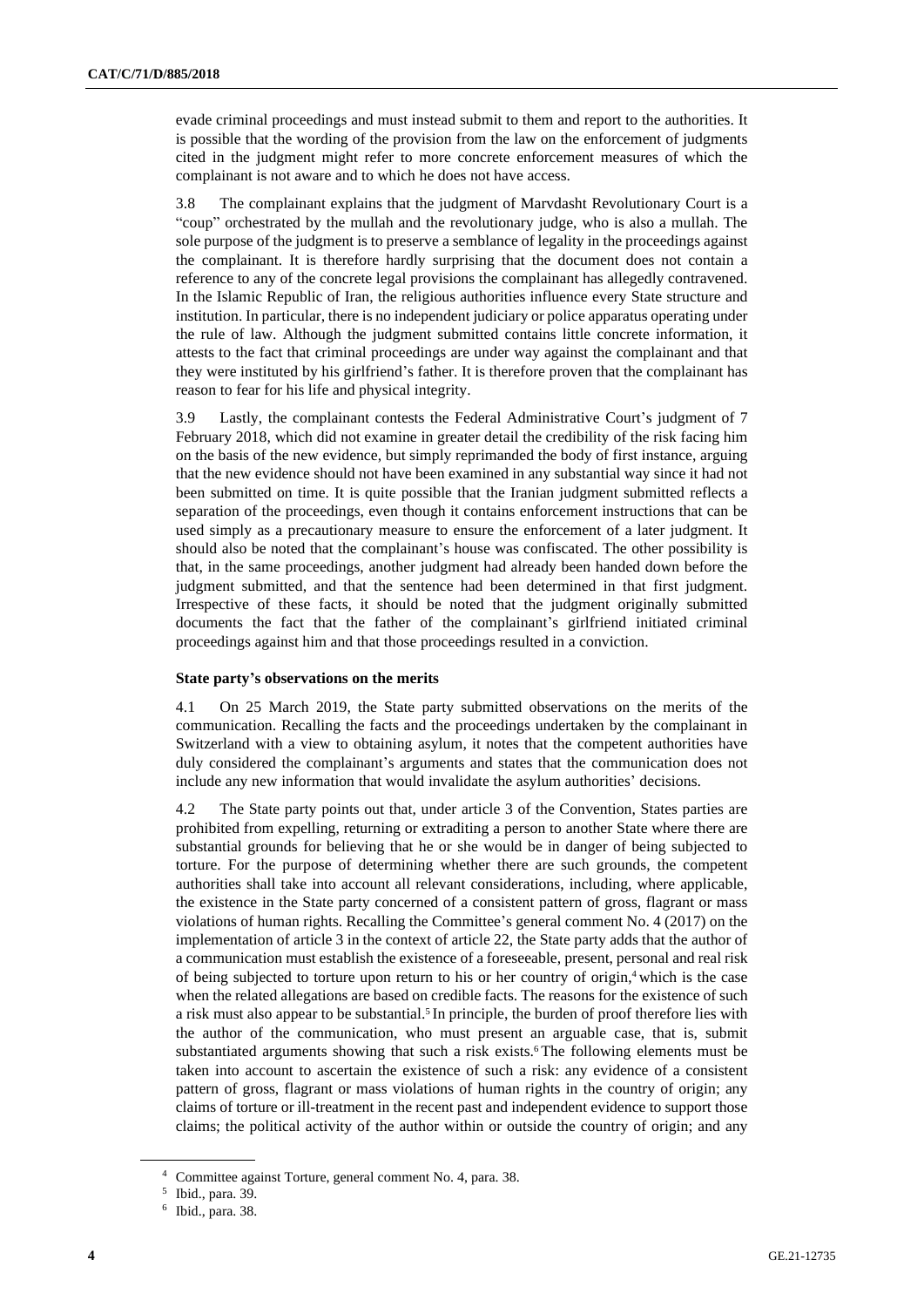evidence as to the credibility of the author and the overall veracity of his or her allegations, despite certain inconsistencies in the presentation of the facts or lapses of memory.<sup>7</sup>

4.3 The State party points out that the existence of a consistent pattern of gross, flagrant or mass violations of human rights does not, in itself, constitute sufficient grounds for determining that a particular person would be subjected to torture upon return to his or her country of origin. The Committee must establish whether the complainant is "personally" at risk of being subjected to torture in the country to which he or she would be returned.<sup>8</sup> Additional grounds must be adduced in order for the risk of torture to qualify as foreseeable, present, personal and real for the purposes of article 3 (1) of the Convention.<sup>9</sup>

4.4 The State party recognizes that there are concerns about numerous aspects of the human rights situation in the Islamic Republic of Iran. There are reports of widespread and systematic use of psychological and physical torture to extract confessions. However, the situation in the country does not, in itself, constitute sufficient grounds for concluding that the complainant would be at risk of torture if he were to be returned there.<sup>10</sup> The complainant has not demonstrated that he runs a foreseeable, real and personal risk of being subjected to torture.

4.5 With regard to the claims of torture or ill-treatment in the recent past and of political activity, the State party notes that the complainant does not claim to have been subjected to torture by the Iranian authorities or to have engaged in political activity in the Islamic Republic of Iran or Switzerland.

4.6 With regard to the complainant's credibility and the factual consistency of his claims, the State party notes, first of all, that the complainant's allegations continue to lack substance and detail and that there is nothing to indicate that he is telling the truth. Among other things, he was not able to describe his girlfriend's father's political activities or position in the Islamic Revolutionary Guard Corps. Similarly, he could not explain how such a religious family could have allowed his girlfriend to have a relationship with him for four years or why, despite a rape charge against him, no complaint had apparently been filed. The complainant was also unable to describe the efforts he had made to resolve the situation or explain why, when he was reportedly wanted by the authorities, he had decided to apply for a passport in order to leave the country legally by plane.

4.7 The State party considers that the evidence the complainant added to the file when he submitted his application for re-examination does not substantiate his claims. Even if the documents were to be considered genuine, they do not show that the complainant would face a prison sentence of 5 to 6 years, nor do they corroborate his claim to have been prosecuted for engaging in an intimate relationship outside marriage; no such offence is mentioned in the document. There is no evidence to support the complainant's claim that, on the basis of the judgment, he had been found guilty of inciting his girlfriend to engage in an intimate relationship. The explanation the complainant provided to the domestic authorities, namely that the judgment was a partial decision on the question of guilt, was not convincing, since in the event of separation of the proceedings, only the second decision, determining the sentence, would be enforceable.

4.8 Furthermore, the State party notes that the judgment of 5 October 2018 is entitled "enforcement order". It does not therefore relate to criminal penalties, but rather to the enforcement of such penalties. This assessment is supported by the fact that the document contains a reference to the relevant article of the law on the enforcement of criminal judgments. However, the enforcement order does not contain a decision on the facts giving rise to the conviction or on the sentence imposed. Furthermore, given that the complainant indicated at his hearing on 6 April 2016 that his girlfriend's father intended to settle the case with the Islamic Revolutionary Guard Corps and that, consequently, no criminal complaint would be filed against him, it seems unlikely that two months later he would have been

<sup>7</sup> Ibid., para. 49.

<sup>8</sup> *M.D.T. v. Switzerland* (CAT/C/48/D/382/2009), para. 7.2; and *K.N. v. Switzerland* (CAT/C/20/D/94/1997), para. 10.2.

<sup>9</sup> *M.D.T. v. Switzerland*, para. 7.2; and *K.N. v. Switzerland*, para. 10.2.

<sup>10</sup> *Azizi v. Switzerland* (CAT/C/53/D/492/2012), para. 8.3.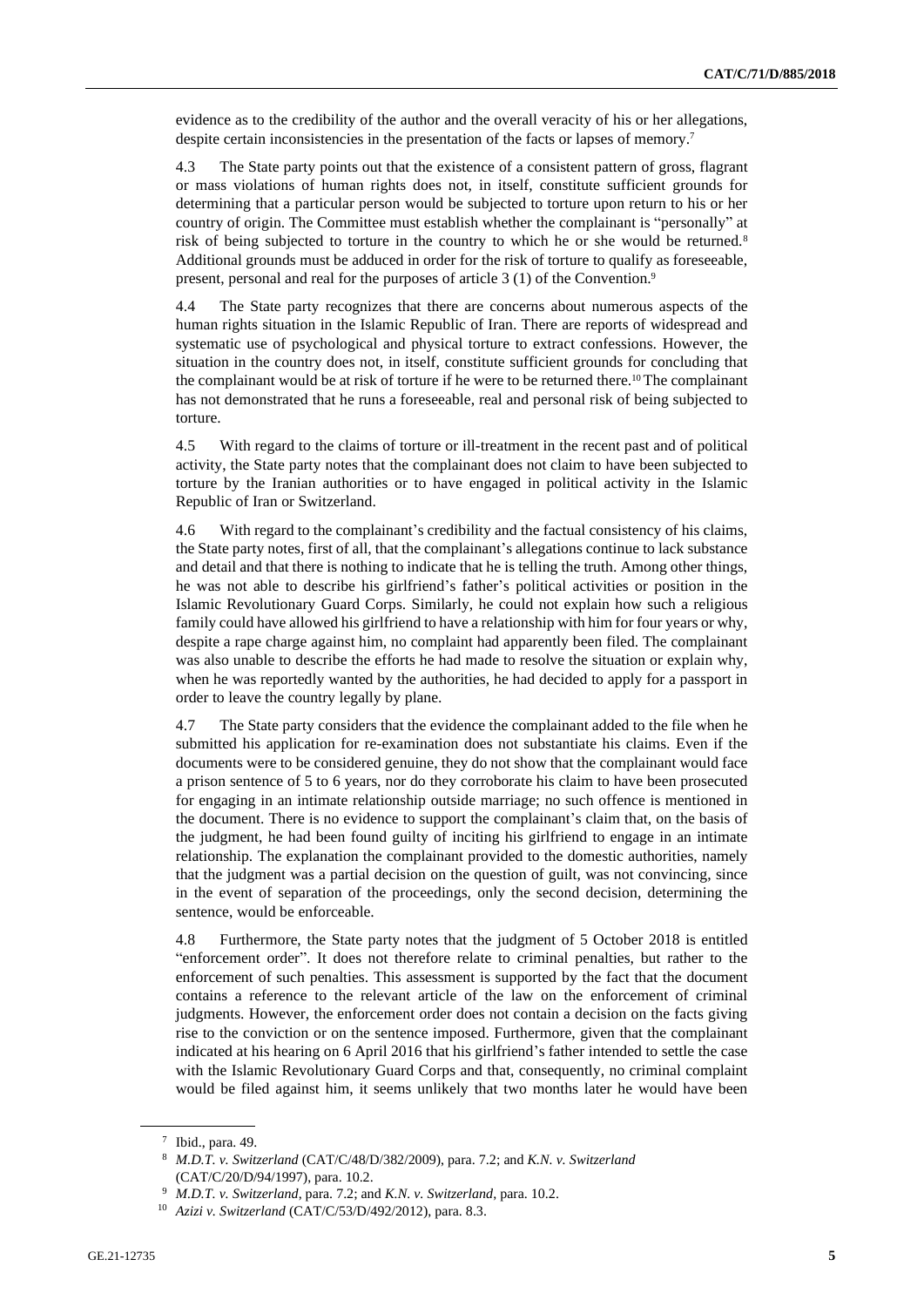summoned by a court in connection with the matter. Moreover, the judgment in question, namely the enforcement order, as the document is entitled, refers to a previous judgment and a related communication from the Court. Surprisingly, the order's reference number is not indicated. In any event, given that the document refers to a previous judgment, there is reason to believe that the case in question had already been dealt with by the Iranian authorities and that the procedure must have taken place while the ordinary asylum procedure was under way in Switzerland. It is therefore impossible to understand why the complainant did not mention this procedure at his hearing on 6 April 2016.

4.9 There are also questions surrounding the authenticity of the documents. Firstly, according to the assessment of the State Secretariat for Migration, their form differs from that of comparable documents. Secondly, their wording does not correspond to the legal language of other judgments. In particular, the articles of the laws corresponding to the offences mentioned are not cited. With regard to the content, several elements are meaningless. It is thus apparent from the judgment in question that the complainant would be criminally prosecuted and that his property would be seized. At the end of the document, the complainant is asked to comply with the instructions contained in the judgment within 10 days of the date of issuance. However, it is unclear what this order relates to. If it related to the earlier judgment already mentioned, which lacks a reference number, that would usually be indicated.

4.10 With regard to the arguments presented by the complainant in his communication concerning criminal proceedings allegedly under way against him, they are simply allegations and have not been substantiated. Moreover, when the complainant claims that a previous judgment may have been handed down or that one might be handed down in the future, he contradicts the allegations he himself made in his appeal against the decision of the State Secretariat for Migration dated 11 January 2018, when he claimed that the reference to another judgment was based on a translation error and that the judgment in fact referred to itself. In addition, no subsequent judgments have been placed on file.

4.11 In the light of the foregoing, the State party is of the view that the complainant's claims are not plausible and that he has failed to demonstrate that he would be at risk of treatment prohibited by the Convention if returned to the Islamic Republic of Iran.

#### **Complainant's comments on the State party's submission**

5.1 On 27 May 2019, the complainant submitted his comments on the State party's observations. He considers that the State party has simply repeated and summarized the arguments used by the State Secretariat for Migration to reject his application for asylum, without addressing the explanations he provided in his communication to the Committee. He claims that on the essential points, the explanations he gave during the asylum procedure were coherent, plausible and consistent. At no time did the Swiss authorities show any willingness to examine impartially the risks facing him. On the contrary, they sought to find alleged contradictions in his numerous statements or to dismiss them perfunctorily as implausible, with the manifestly biased intention of denying him refugee status.

5.2 As an example, the State party's claim that the complainant has not been able to explain why his girlfriend's highly religious family allowed him to have a relationship with her outside marriage for four years illustrates this approach. The complainant had already explained in his submission of 18 April 2016 that, although he had known his girlfriend for four years, their contact had been limited to sporadic phone calls and that their relationship only became intimate during a trip in August and September 2015. As his girlfriend's father had refused his marriage proposal, the pair became intimate during the trip, which the father, a religious fanatic, had forbidden them to take. At no time did the complainant claim to have had an intimate relationship with his girlfriend for four years. Although in the Western cultural context the word "relationship" between two people implies sexual intercourse, this is certainly not the case in the Iranian cultural context.

5.3 It is therefore hardly surprising that the State party is not prepared to attach any importance to the court documents submitted. On the contrary, the documents and the conclusions that can be drawn from them have on the whole been discredited and deemed mere allegations. Although the judgment submitted contains little concrete information, the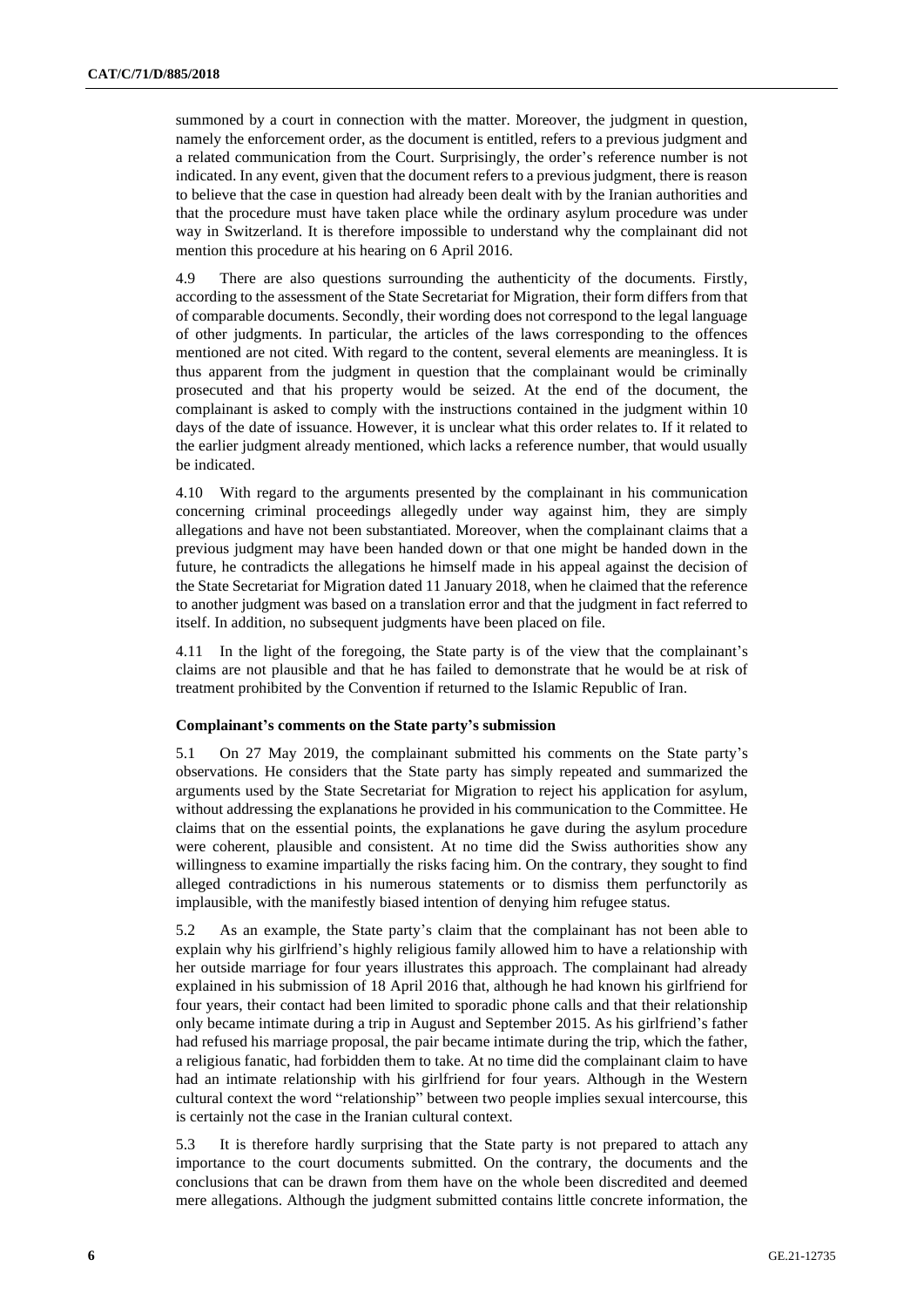reason for this has already been explained in the communication to the Committee. Even if the Iranian judgment leaves many questions unanswered, the mere existence of a judgment against the complainant is worthy of note. The judgment was set in motion and orchestrated by the girl's father in order to manipulate the complainant and his family while preserving the appearance of the rule of law.

5.4 With regard to the State party's allegations regarding the possibility of another Iranian judgment having been issued before the one submitted, and with reference to its title of "enforcement order", the complainant submits that the State party has taken his statements and explanations into consideration only with the intention of drawing contradictions from them. The Iranian judgment submitted provides sufficient proof that the complainant would be at risk of facing difficulties if returned to the Islamic Republic of Iran.

#### **Issues and proceedings before the Committee**

#### *Consideration of admissibility*

6.1 Before considering any claims contained in a communication, the Committee against Torture must decide whether it is admissible under article 22 of the Convention. The Committee has ascertained, as it is required to do under article 22 (5) (a) of the Convention, that the same matter has not been and is not being examined under another procedure of international investigation or settlement.

6.2 The Committee recalls that, in accordance with article 22 (5) (b) of the Convention, it should not consider any communication from an individual unless it has ascertained that the individual has exhausted all available domestic remedies. It notes that, in the present case, the State party does not contest the exhaustion of all available domestic remedies by the complainant or, more generally, the admissibility of the complaint.

6.3 The Committee considers that the complaint raises substantive issues under article 3 of the Convention and that those issues should be examined on the merits. The Committee finds no obstacle to the admissibility of the present communication and thus declares it admissible and proceeds to its consideration of the merits.

#### *Consideration of the merits*

7.1 In accordance with article 22 (4) of the Convention, the Committee has considered the communication in the light of all the information made available to it by the parties.

7.2 In the present case, the Committee must determine whether the complainant'sremoval to the Islamic Republic of Iran would constitute a violation of the State party's obligation under article 3 of the Convention not to expel or return a person to another State where there are grounds for believing that he or she would be in danger of being subjected to torture.

7.3 The Committee must evaluate whether there are substantial grounds for believing that the complainant faces a personal risk of being subjected to torture if returned to the Islamic Republic of Iran. In assessing that risk, pursuant to article 3 (2) of the Convention, the Committee must take into account all relevant considerations, including the possible existence of a consistent pattern of gross, flagrant or mass violations of human rights. However, the Committee recalls that the aim of such determination is to establish whether the individual concerned faces a personal, foreseeable and real risk of being subjected to torture in the country to which he or she would be returned. It follows that the existence of a pattern of gross, flagrant or mass violations of human rights in a country does not as such constitute sufficient reason for determining that a particular person would be at risk of being subjected to torture on return to that country. Additional grounds must be adduced to show that the individual concerned faces a personal risk. Conversely, the absence of a consistent pattern of flagrant violations of human rights does not mean that a person might not be subjected to torture in his or her specific circumstances. Moreover, the Committee notes that, since the Islamic Republic of Iran is not a party to the Convention, in the event of a violation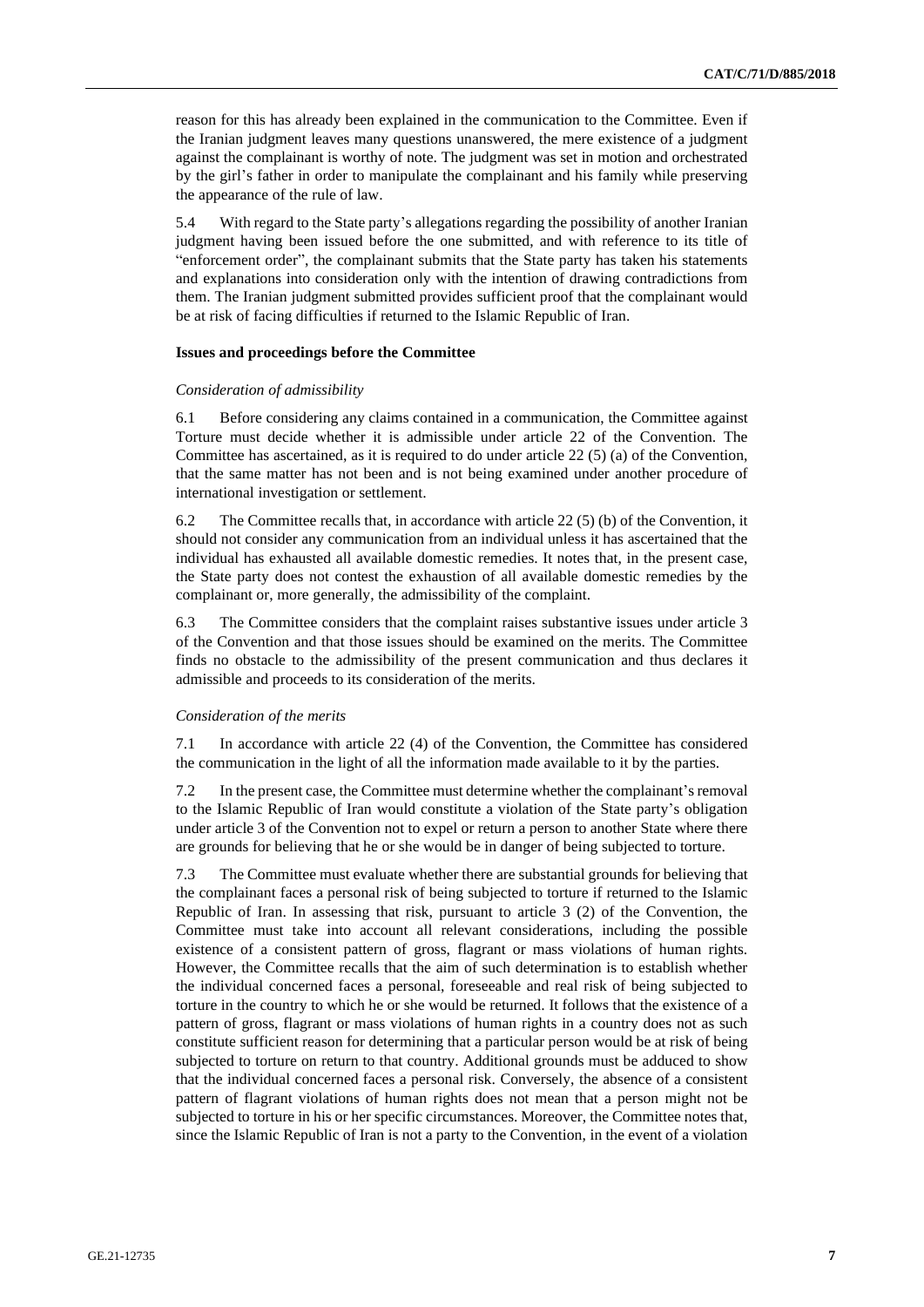of the complainant's rights under the Convention in that country, he would be deprived of the legal option of recourse to the Committee for protection of any kind.<sup>11</sup>

7.4 The Committee recalls its general comment No. 4, according to which the risk of torture must be assessed on grounds that go beyond mere theory or suspicion. Although the risk does not have to be shown to be "highly probable", the burden of proof generally falls on the complainant, who must present an arguable case establishing that he or she is at "personal, ... foreseeable and real" risk.<sup>12</sup> The Committee further recalls that, in accordance with its general comment No. 4, it gives considerable weight to findings of fact made by organs of the State party concerned, while, at the same time, it is not bound by such findings and instead has the power, under article 22 (4) of the Convention, to make a free assessment of the information available to it, taking into account all the circumstances relevant to each case.<sup>13</sup>

7.5 In the present case, the Committee notes the complainant's claim that he fears for his life if he returns to the Islamic Republic of Iran, because he has engaged in an intimate relationship with the daughter of a mullah with links to the Iranian secret services, despite the mullah's refusal to consent to his daughter's marriage to the complainant. In order to establish the credibility of his motives for fleeing, the complainant relies on a judgment of Marvdasht Revolutionary Court dated 5 October 2016. The Committee notes that the Swiss authorities have duly examined the form and substance of the judgment allegedly issued by the Iranian authorities and, despite the complainant's explanations, have expressed doubts not only as to whether the document supports the complainant's claims, but also as to whether it is authentic. In particular, the Committee notes that the parties agree that the judgment makes no mention of any prosecution or conviction for engaging in an intimate relationship outside marriage and that it does not set out any legal position or contain any direct instructions. Furthermore, the Committee notes that the complainant has not contested the State party's claims that the judgment is a decision to execute an earlier judgment, rather than being an independent judgment in and of itself, and that, in any event, he has not demonstrated that it is a partial decision on the question of guilt on the basis of which he would risk a prison sentence.

7.6 The Committee also notes the fact that, according to the State party, the complainant does not claim to have been subjected to torture by the Iranian authorities in the past or to have engaged in political activities in the Islamic Republic of Iran or Switzerland.

7.7 The Committee is aware that numerous aspects of the human rights situation in the Islamic Republic of Iran remain problematic. Nevertheless, it recalls that the occurrence of human rights violations in the complainant's country of origin is not, of itself, sufficient for it to conclude that a complainant would face a personal risk of being tortured. The Committee also notes that the complainant had ample opportunity to provide the State Secretariat for Migration and the Federal Administrative Court with supporting evidence and more information about his claims. However, on the basis of the evidence provided, it has not been possible to confirm the complainant's account or to determine the existence of a personal, foreseeable, real and present risk of being subjected to torture in the event of his return to his country of origin.

7.8 On the basis of the information before it, the Committee concludes that the complainant has not proved that his alleged relationship outside marriage attracted the interest of the authorities of his country of origin and concludes that the information provided does not demonstrate that he would personally be at risk of torture or inhuman or degrading treatment in the event of his return to the Islamic Republic of Iran.

8. In the light of the foregoing, the Committee considers that the information submitted by the complainant is insufficient to substantiate his claim that he would face a personal, foreseeable and real risk of torture if he were returned to the Islamic Republic of Iran.

<sup>11</sup> *Tahmuresi v. Switzerland* (CAT/C/53/D/489/2012), para. 7.7.

<sup>12</sup> See, inter alia, *M.A.R. v. Netherlands* (CAT/C/31/D/203/2002), para. 7.3; and *Dadar v. Canada* (CAT/C/35/D/258/2004), para. 8.4.

<sup>&</sup>lt;sup>13</sup> Committee against Torture, general comment No. 4, paras. 11, 39 and 50.